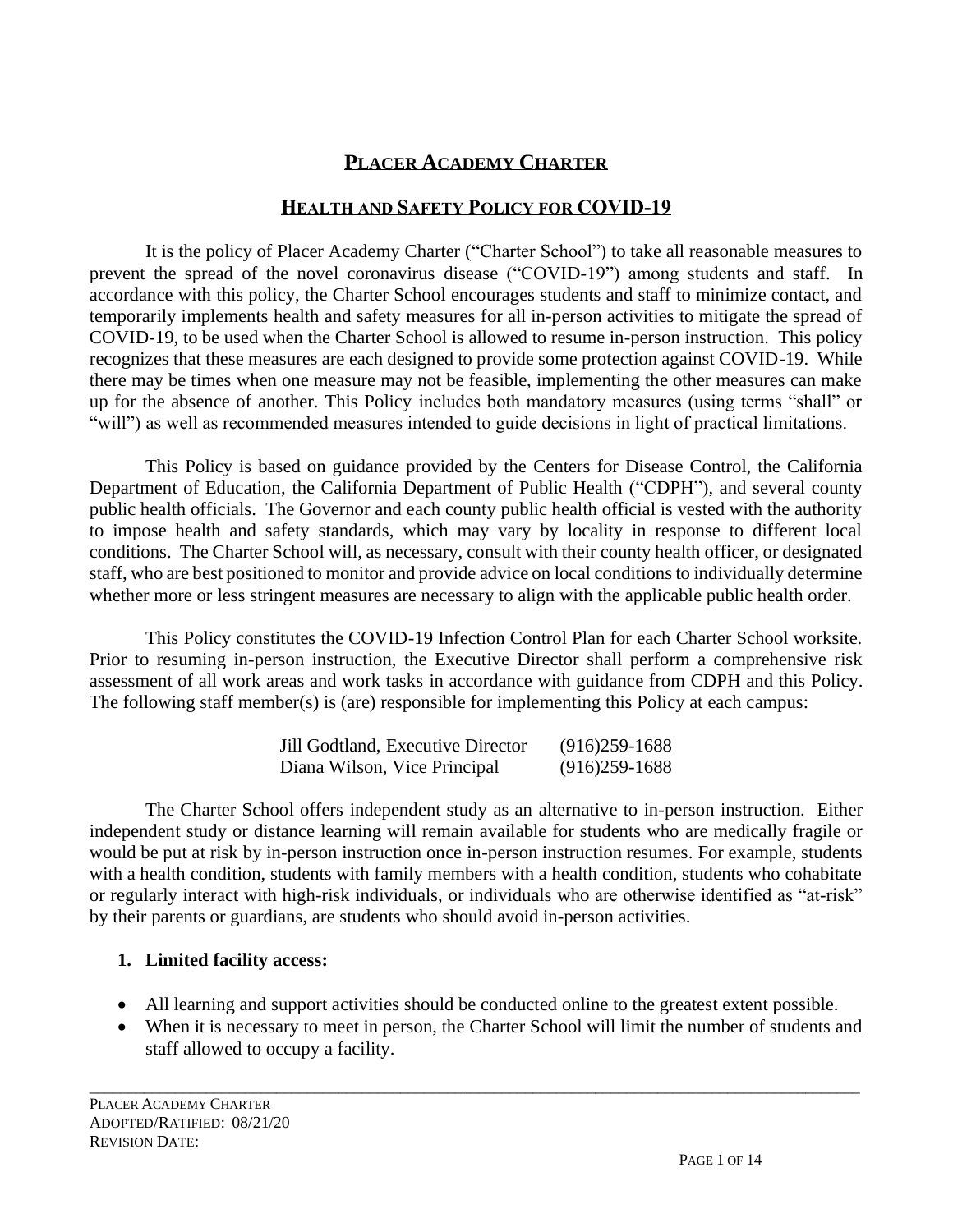- The Charter School will exclude from any in-person meeting or activity any employee, student, parent, caregiver or visitor who refuses to take or does not pass a Wellness and Temperature Screening.
- Students and employees who are well but who have a household member that has been diagnosed with COVID-19 must remain in home isolation in accordance with CDC-recommended precautions.
- The Charter School will minimize close contact between students, staff, families, and the broader community at arrival and departure through one or more of the following methods:
	- o Designate routes for entry and exit, using as many entrances and exits as can be supervised appropriately to decrease crowding at entry and exit points.
	- o Instruct drivers to remain in their vehicles, to the extent possible, when dropping off or picking up students. When in-person drop-off or pick-up is needed, only a single parent or caregiver should enter the facility to pick up or drop off the child.
	- o Require adults entering the facility for in-person pick-up or drop-off to wear a face covering.
	- o Provide supervision to disperse student gatherings during arrival and departure.
	- o Minimize contact at school between students, staff, families and the community at the beginning and end of in-person activities. The Charter School will prioritize minimizing contact between adults at all times.
	- o Stagger arrival and drop off-times and locations as consistently as practicable as to minimize scheduling challenges for families.
	- o Designate routes for entry and exit, using as many entrances as feasible.
	- o Implement health screenings of students and staff upon arrival at the facility (see Section 2).

## **2. Wellness Checks and Temperature Screenings:**

- *COVID-19 Symptoms*. Currently, the CDC has identified the following as potential symptoms of COVID-19:
	- o Fever or chills
	- o Cough
	- o Shortness of breath or difficulty breathing
	- o Fatigue
	- o Muscle or body aches
	- o Headache
	- o New loss of taste or smell
	- o Sore throat
	- o Congestion or runny nose
	- o Nausea or vomiting
	- o Diarrhea
- In-person wellness checks administered under this Policy shall:
	- o Confirm that the subject has not experienced COVID-19 symptoms in the prior 24 hours or potentially been exposed to COVID-19, by soliciting the following information:

\_\_\_\_\_\_\_\_\_\_\_\_\_\_\_\_\_\_\_\_\_\_\_\_\_\_\_\_\_\_\_\_\_\_\_\_\_\_\_\_\_\_\_\_\_\_\_\_\_\_\_\_\_\_\_\_\_\_\_\_\_\_\_\_\_\_\_\_\_\_\_\_\_\_\_\_\_\_\_\_\_\_\_\_\_\_\_\_\_\_\_\_\_\_\_\_\_\_\_

Have you had any one or more of these symptoms today or within the past 24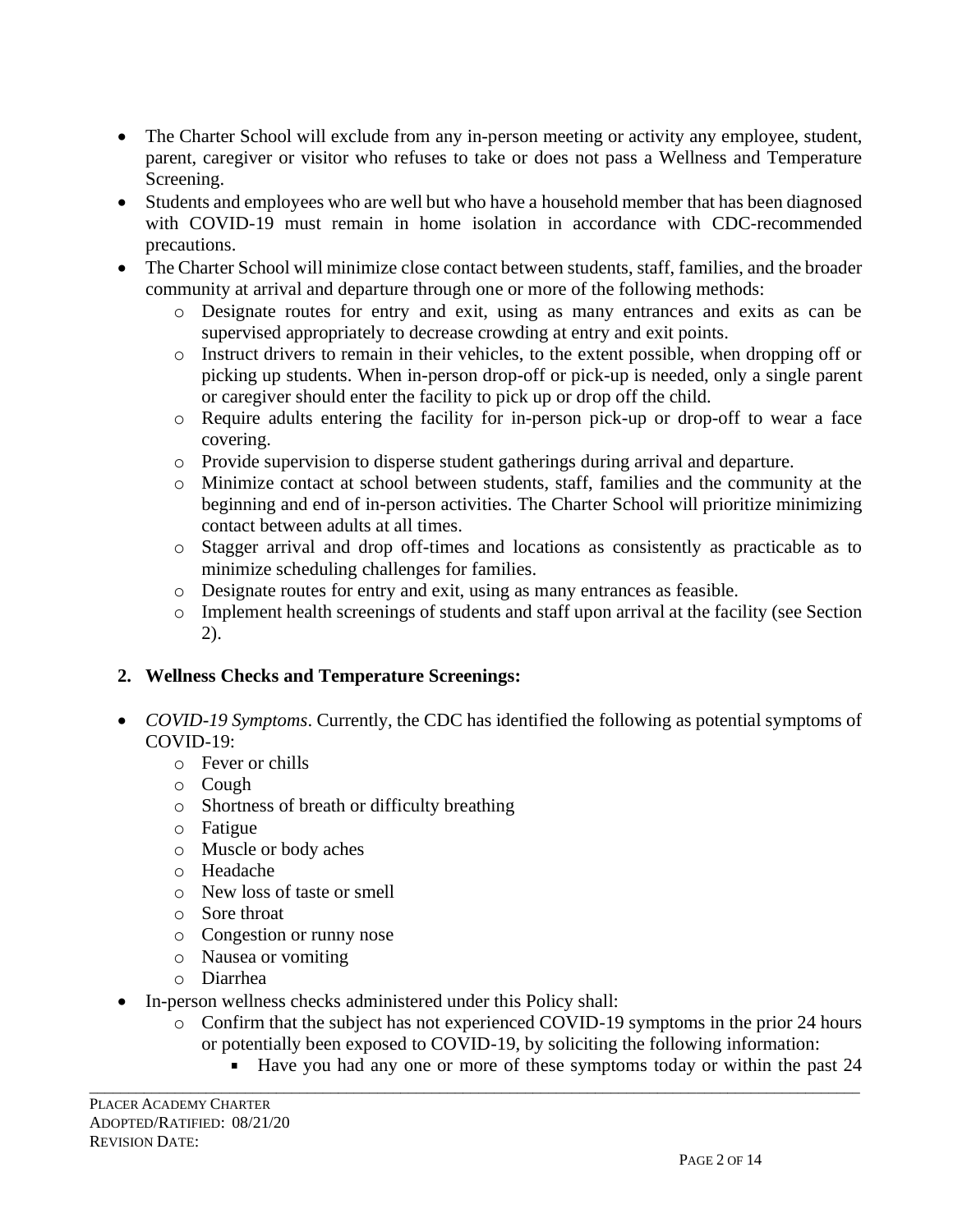hours? Are these symptoms new or not explained by another reason?

- Fever or chills
- Cough
- Shortness of breath or difficulty breathing
- Fatigue
- Muscle or body aches
- Headache
- New loss of taste or smell
- Sore throat
- Congestion or runny nose
- Nausea or vomiting
- Diarrhea
- Do you live in the same household with, or have you had close contact with,  $\blacksquare$ someone who in the past 14 days has been in isolation for COVID-19 or had a test confirming they have the virus? Close contact means being within six feet of someone, regardless of face covering use, for more than 15 minutes at one time.
- Have you traveled outside of the country in the past 14 days?
- o Be conducted safely and respectfully, and in a manner that maintains physical distancing within lines, by providing multiple screening entries into the facility if possible.
- In-person wellness checks do not need to be performed by a nurse or other health professional.
- *Home Screening (Students)*. Parents shall be instructed to screen their student before leaving the house for any in-person activity. Before leaving the house, a parent should confirm that the student has a temperature below 100.4 degrees Fahrenheit and does not exhibit any other COVID-19 symptoms.
	- o Any student who has a fever or other COVID-19 symptoms must stay home for at least 10 days after the onset of symptoms, or such period as required by local health order or directive.
- *Home Screening (Staff)*. All employees who report to work (in-person) are required to perform a self-administered wellness check for COVID-19 symptoms before leaving home for any inperson activity. Active symptom screening shall be conducted at the worksite if required by local order.
	- o Any employee who has a fever of 100.4 degrees Fahrenheit or higher and/or any of the COVID symptoms is directed to remain home, notify his or her supervisor and await instructions.
	- o If symptoms are secondary to an underlying condition (i.e., allergies or asthma) and have not worsened, then the employee can report to work and follow hygiene practices.
- *Active Screening (Students)*. Staff shall actively monitor students for COVID-19 symptoms when the student enters the facility, which shall include a visual wellness check and a temperature check (confirming temperature below 100.4 degrees Fahrenheit) using a no-touch thermometer, to the extent feasible.
	- o Complete an in-person wellness check for signs and symptoms of COVID-19.

\_\_\_\_\_\_\_\_\_\_\_\_\_\_\_\_\_\_\_\_\_\_\_\_\_\_\_\_\_\_\_\_\_\_\_\_\_\_\_\_\_\_\_\_\_\_\_\_\_\_\_\_\_\_\_\_\_\_\_\_\_\_\_\_\_\_\_\_\_\_\_\_\_\_\_\_\_\_\_\_\_\_\_\_\_\_\_\_\_\_\_\_\_\_\_\_\_\_\_

If student answers "no" to all questions and appears well, student will be allowed to enter the facility or attend the in-person activity.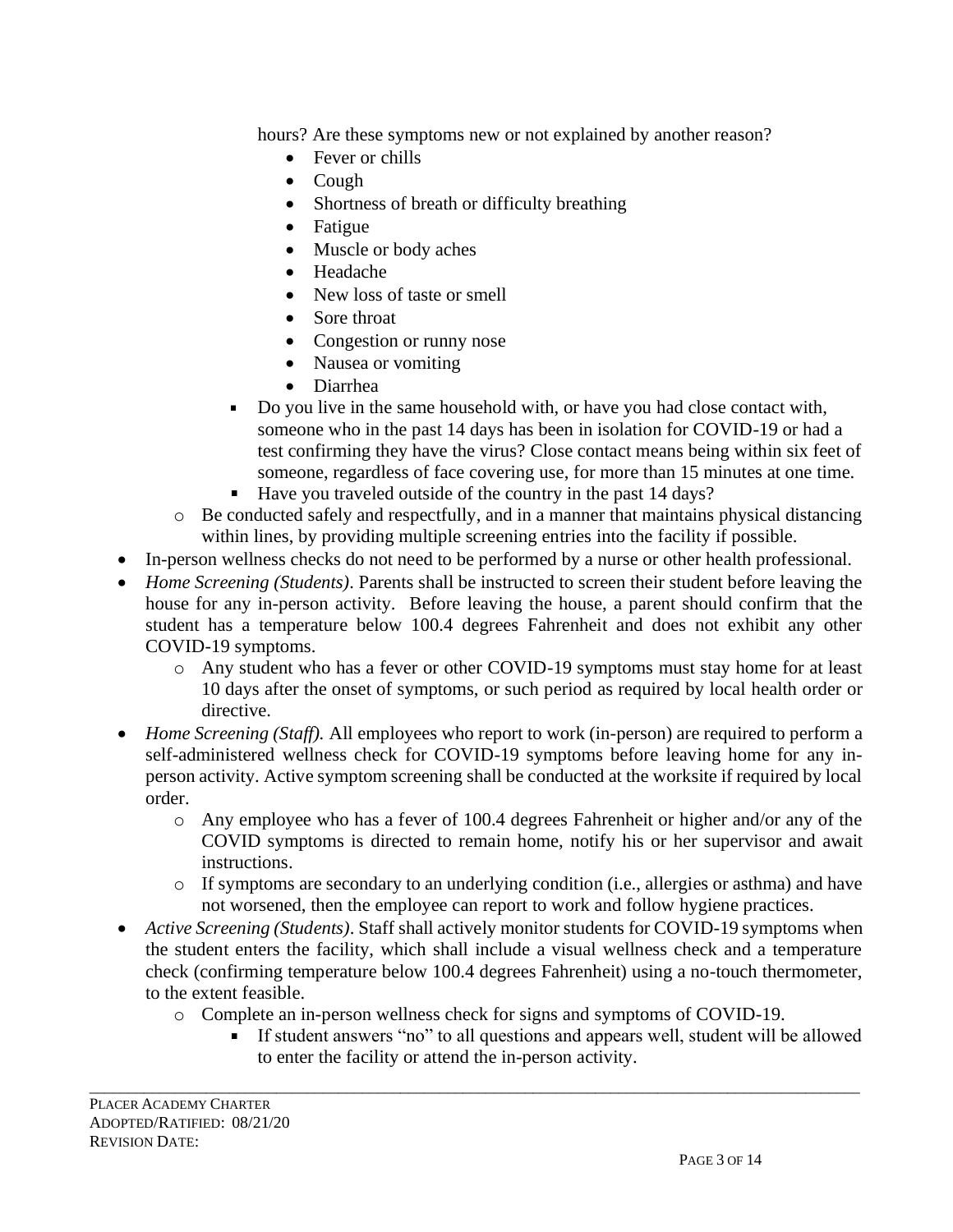- If the student answers "yes" to any question or upon visual check, and the screener feels the student may be exhibiting signs and symptoms of illness, the student's temperature should be taken, preferably using a touchless infrared thermometer.
- If the student's temperature is 100.4 or above or they have verbally confirmed symptoms, have them don a surgical facemask and go to an isolation area; contact the parent to pick up the student.
- To prevent stigma and discrimination in the school setting, student and employee health screenings should be kept as private as possible to maintain the confidentiality of student and employee medical and student records. Race, nationality, country of origin and other protected characteristics should never be used as a basis for particularized health screening.
- Consult the local county health order to determine whether temperature checks are required.
- To the extent feasible and when required, a no-touch thermometer should be used for temperature checks if possible.
	- o If a thermometer requiring a touch method (under the tongue or arm, forehead, etc.) is the only type available, it should only be used when a fever is suspected and caution is taken by temperature screeners such as gloves, eye protection, and mask.
	- o Thermometers must be properly cleaned and disinfected after each use.
- The Charter School will not penalize students and families for missing in-person instruction due to COVID-19.

## **3. COVID-19 testing and reporting:**

- Consistent with CDPH Guidance, the Charter School will implement surveillance testing based on local disease trends periodically, as testing capacity permits and as practicable, and if directed by the local public health order. Examples of recommended frequency include testing all staff over 2 months, where 25% of staff are tested every 2 weeks, or 50% every month to rotate testing of all staff over time.
- Provided that doing so is supported by a local public health order, the Charter School expects students and staff to get tested as soon as possible after developing one or more COVID-19 symptoms or if one or more household members or close contacts tested positive for COVID-19.
- In the event of a positive test result:
	- o The Charter School requires that parents/guardians and staff notify school administration immediately if the student or staff tested positive for COVID-19 or if one of their household members or non-household close contacts tested positive for COVID-19.
	- o Upon receiving notification that staff or a student has tested positive for COVID-19 or been in close contact with a COVID-19 case, the Charter School will take actions as required in Section 4 below.
- Follow the process set forth in Section 4 upon receipt of test results.

## **4. Response to suspected or confirmed cases and close contacts:**

• If the event of a suspected COVID-19 case(s):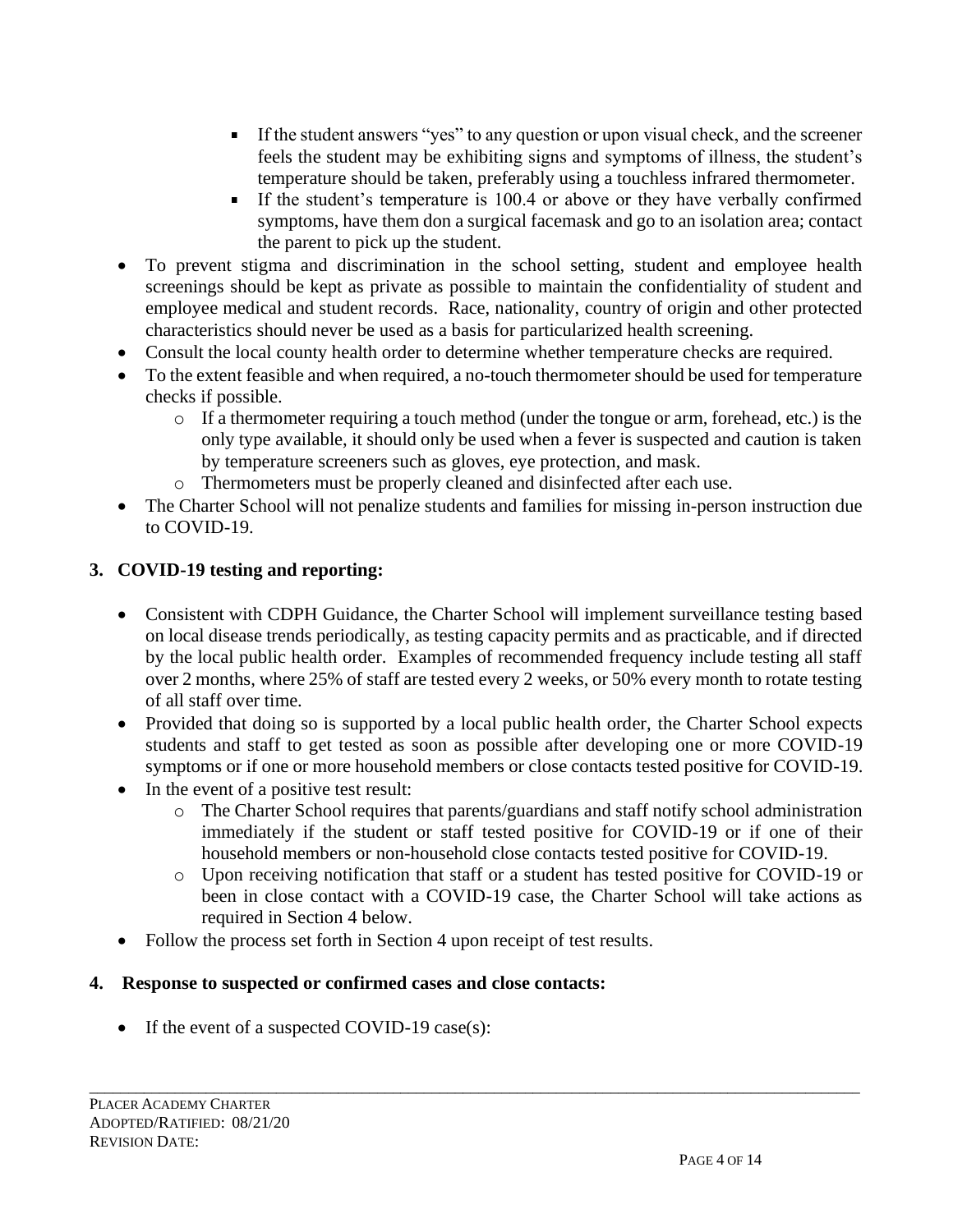- o The Charter School will identify isolation rooms and/or outdoor areas to separate anyone who exhibits COVID-19 symptoms.
- o Any students or staff exhibiting symptoms should immediately be required to wear a face covering and wait in a separate isolation area until they can be transported home or to a healthcare facility, as soon as practicable. For serious illness, call 9-1-1 without delay.
- In the event of one or more confirmed COVID-19 case(s) the Charter School will follow the CDPH Framework for Reopening K-12 Schools, including implementation of the following practices:

Notify the county public health department immediately by emailing [asisson@placer.ca.gov](mailto:asisson@placer.ca.gov) and calling (530)889-7157.

- o Notify all staff and families in the school community of any positive COVID-19 case while maintaining confidentiality as required by state and federal laws.
- o Close off areas used by any sick person and do not use before cleaning and disinfection. Follow cleaning and ventilation procedures in Section 6 and 7.
- o Investigate the COVID-19 illness and exposures and determine if any work-related factors could have contributed to risk of infection.
- o Update protocols as needed to prevent further cases in accordance with CDPH Guidelines ("Responding to COVID-19 in the Workplace").
- o Implement communication plans for exposures at worksites, and potential facility closures to include outreach to students, parents, teachers, staff and the community.
- o Include information for staff regarding labor laws, information regarding Disability Insurance, Paid Family Leave and Unemployment Insurance, as applicable to schools.
- o Provide guidance to parents, teachers and staff reminding them of the importance of community physical distancing measures while a school facility is closed, including discouraging students or staff from gathering elsewhere.
- o Develop a plan for continuity of education. Consider in that plan how to also continue nutrition and other services provided in the regular school setting to establish alternate mechanisms for these services to continue.
- o Maintain regular communications with the local public health department.
- o Where stable classroom cohorts have been maintained: All students and staff should be instructed to get COVID-19 testing and remain quarantined at home for 14 days.
- o Where stable classroom cohorts have not been maintained: Utilize class seating rosters and consultation with teachers/staff to identify close contacts to the confirmed COVID-19 case in all classrooms and on-campus activities.
	- A "close contact"<sup>1</sup> is someone who has been within six feet of the person who tested positive for a prolonged period of time (at least 15 minutes) regardless of face covering use, or someone who had direct physical contact or shared eating or

<sup>1</sup>A close contact also includes a situation in which a person provided care at home to someone who is sick with COVID-19.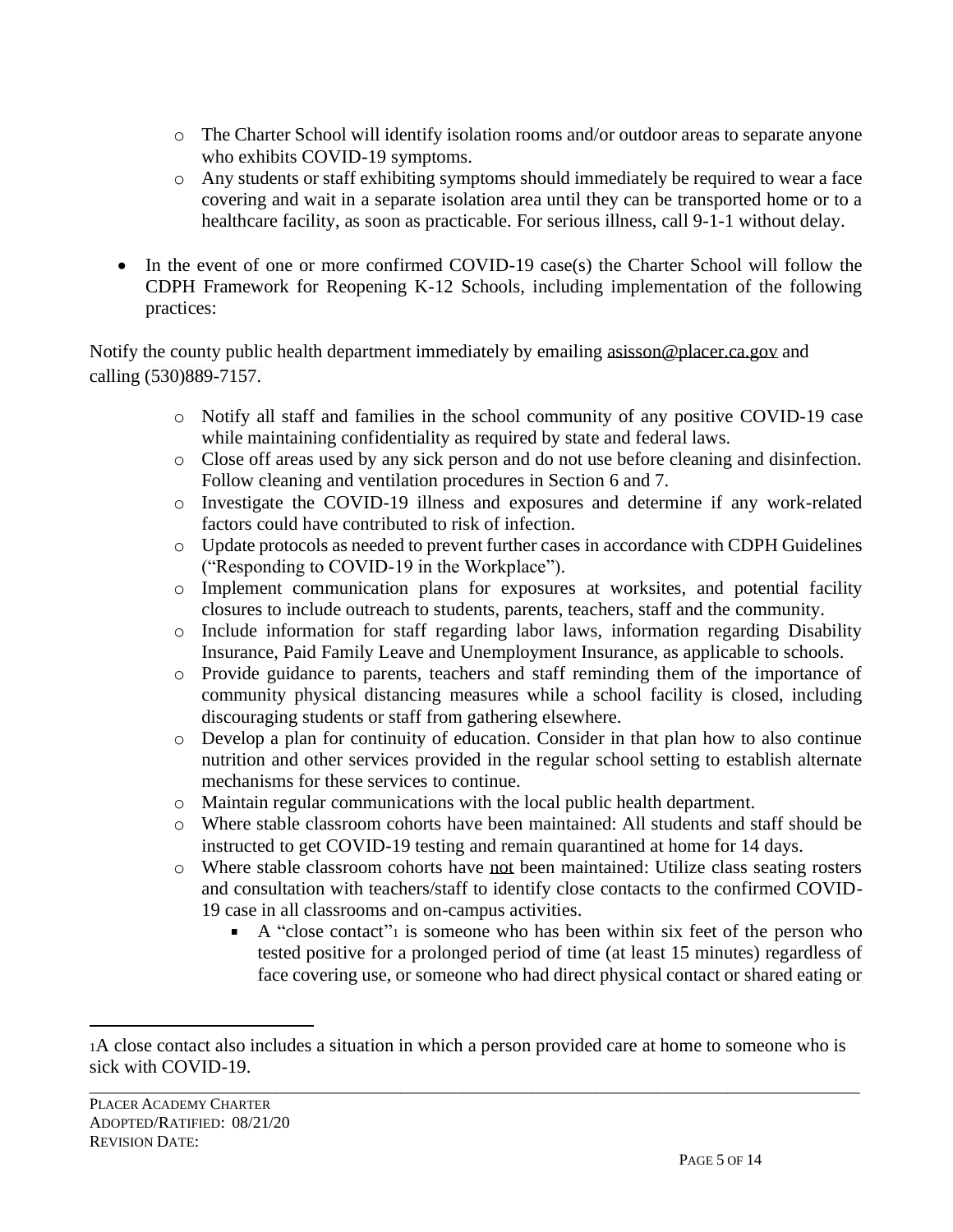drinking utensils with that person, or if that person sneezed, coughed, or somehow got respiratory droplets on you.

- Close contacts should be instructed to get COVID-19 testing and should remain quarantined at home for 14 days.
- o For all settings: Provide information regarding close contacts to the county public health department via secure fax or email.
- o In consultation with the local public health department, the appropriate school official may decide whether facility closure versus cleaning and quarantine of exposed persons or other intervention is warranted, including the length of time necessary, based on the risk level within the specific community as determined by the local public health officer.
- Close contacts to confirmed COVID-19 case(s):
	- o Close contacts (household or non-household) of confirmed COVID-19 cases should be sent home immediately, instructed to get COVID-19 testing immediately and ten (10) days after their last day of exposure to the case. Even if they test negative, they should remain in quarantine for a full 14 days after (1) date of last exposure to COVID-19 positive non-household contact or (2) date that COVID-19 positive household member completes their isolation.
	- o No actions need to be taken for persons who have not had direct contact with a confirmed COVID-19 case, and instead have had close contact with persons who were in direct contact.
	- o Those who test positive should not return until they have met county health department criteria to discontinue home isolation.
- Returning to school after home isolation:
	- o Symptomatic individuals who test negative for COVID-19 can return 3 days after resolution of fever (if any) and improvement in symptoms.
		- Documentation of a negative test result should be provided to school administrators.
		- In lieu of a negative test result, students and staff may return to work with a medical note by a physician that provides alternative explanation for symptoms and reason for not ordering COVID-19 testing.
	- o Symptomatic individuals who test positive for COVID-19 can return 10 days after symptom onset or test date.
	- o Close contacts to confirmed COVID-19 cases at school can return 14 days from the last date that the case was present at school while infectious.
	- o Close contacts to confirmed COVID-19 cases at home or outside school can return a full 14 days after (1) date of last exposure to COVID-19 positive non-household contact or (2) date that COVID-19 positive household member completes their isolation.

## **5. Sanitizing/hygiene materials and practices:**

• The Charter School will develop routines to ensure that students and staff wash or sanitize hands frequently, including upon arrival to any in-person activity, after using the restroom, after playing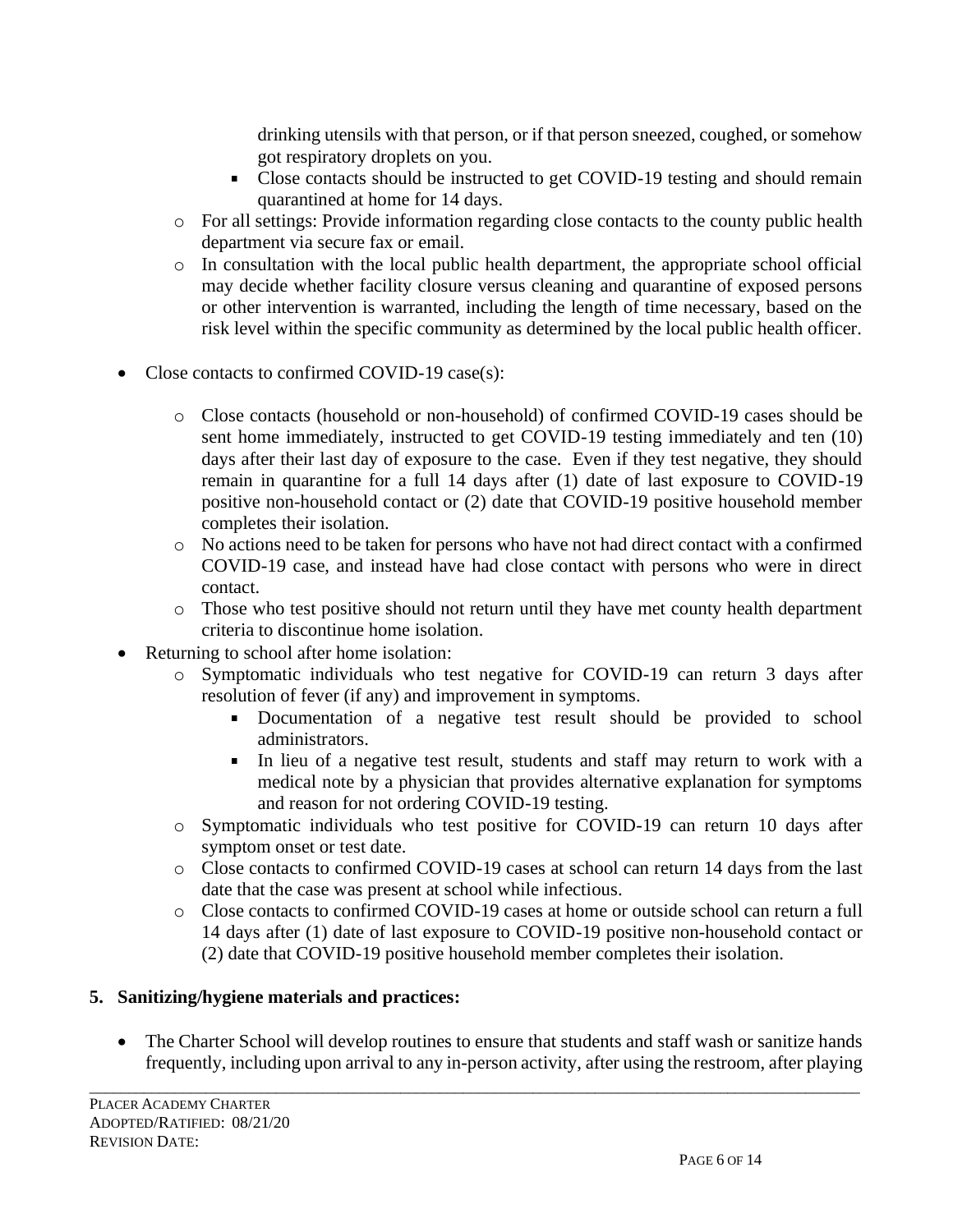outside and returning to a classroom or meeting space, before and after eating, and after coughing or sneezing.

- Sanitation routines will enable students and staff to regularly wash their hands at staggered intervals.
- Staff will teach and reinforce proper handwashing technique, avoiding contact with one's eyes, nose, and mouth, using a tissue to wipe the nose, and covering coughs and sneezes.
- The Charter School shall make soap, tissues, no-touch trashcans, face coverings, water and paper towels or dryers for hand washing available. Students and staff should wash their hands for 20 seconds with soap, rubbing thoroughly after application. Soap products marketed as "antimicrobial" are not necessary or recommended.
- If soap and water are not readily available, the Charter School shall make available fragrancefree alcohol-based hand sanitizer that is at least sixty percent (60%) ethyl alcohol. (Note: frequent handwashing is more effective than the use of hand sanitizers.)
- Children under age 9 should only use hand sanitizer under adult supervision. Call Poison Control if consumed: 1-800-222-1222.
- The Charter School shall place posters conspicuously that encourage hand hygiene to help stop the spread of COVID-19.
- Employees should visit the CDC's coughing and sneezing etiquette and clean hands webpage for more information.
- **6. Routine cleaning and disinfecting:** The Charter School will incorporate the CDPH and CDC Guidance for Cleaning, Disinfection and Ventilation as appropriate to maintain a high level of cleanliness throughout the year and reduce the risk of exposure to and spread of COVID-19 at facilities and meeting spaces.
	- Custodial staff will perform thorough cleaning when students are not present. When cleaning, the space will be aired out before children arrive.
	- Staff should wait twenty-four (24) hours before cleaning and disinfecting any area that was used by a person who was experiencing COVID-19 symptoms. If it is not possible to wait twentyfour (24) hours, then staff should wait as long as possible.
	- The Charter School will ensure proper ventilation during cleaning and disinfecting. Staff are encouraged to introduce fresh outdoor air as much as possible, by opening windows where practicable.
	- All frequently touched surfaces in the workplace, such as chairs, desks, tables, keyboards, telephones, handrails, light switches, sink handles, bathroom surfaces and door handles, will be routinely disinfected.
	- Students and employees are discouraged from sharing desks, computers, books, phones, pens, art supplies, or other work tools and equipment, including playground equipment, when possible. When shared use is allowed, the items and equipment will be cleaned and disinfected between uses.
	- Staff will be trained as appropriate in the chemical hazards, manufacturer's directions, and Cal/OSHA requirements for safe and correct application of cleaning and disinfectant agents in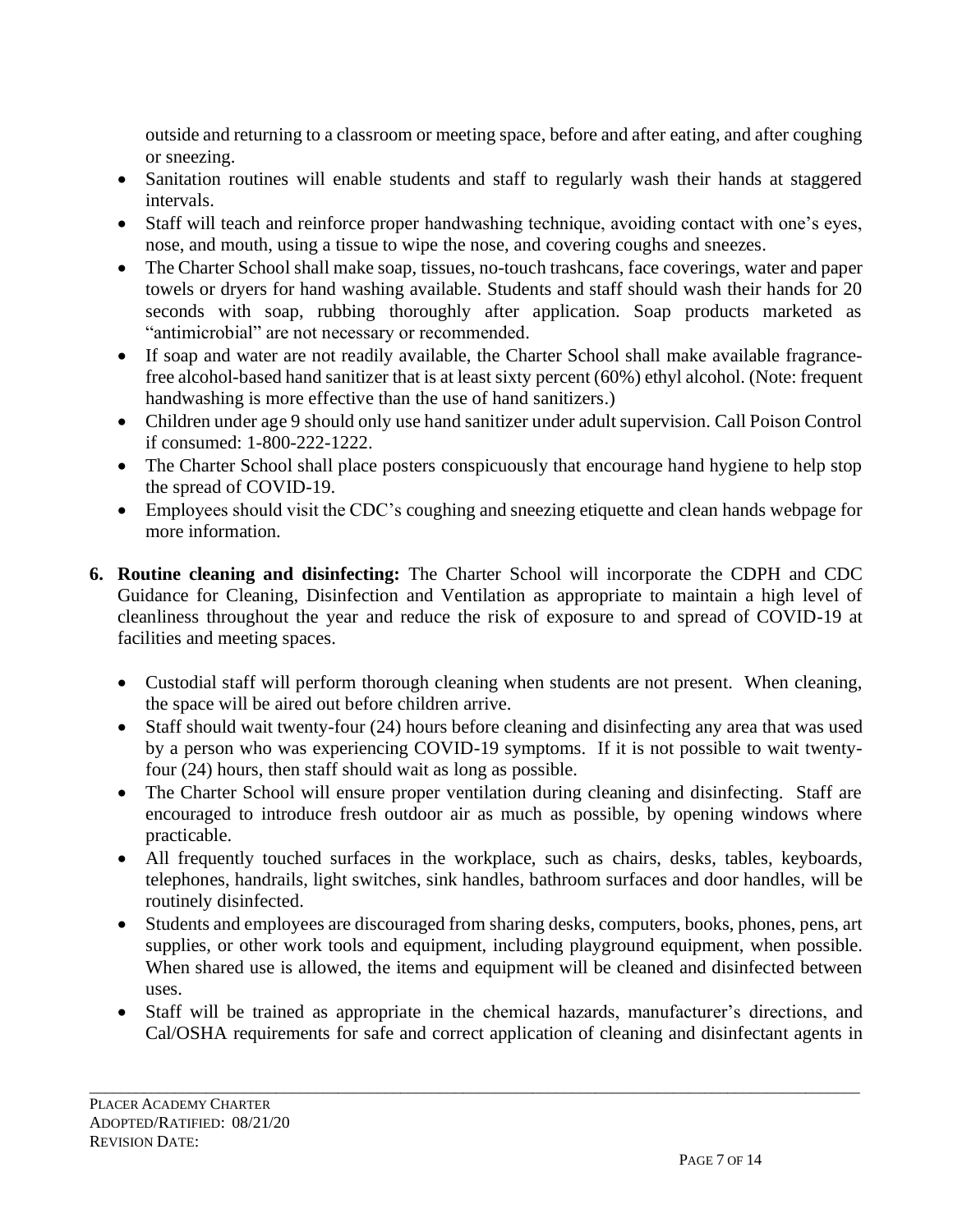accordance with the Healthy Schools Act guidance from the California Department of Pesticide Regulation and Cal/OSHA.

- When choosing disinfecting products, the Charter School will use those approved for use against COVID-19 on the Environmental Protection Agency (EPA)- approved list "N" and require staff to follow product instructions.
	- $\circ$  To reduce the risk of asthma and other health effects related to disinfecting, the Charter School will select disinfectant products on list N with asthma-safer ingredients (hydrogen peroxide, citric acid or lactic acid) as recommended by the US EPA Design for Environment program.
	- o The Charter School will avoid products that contain peroxyacetic (paracetic) acid, sodium hypochlorite (bleach) or quaternary ammonium compounds, which can cause asthma.
	- o Staff shall follow label directions for appropriate dilution rates and contact times.
	- o The Charter School will establish a cleaning and disinfecting schedule in order to avoid both under- and over-use of cleaning products.
- Subject to available resources, disposable disinfecting wipes shall be made available so that employees can wipe down commonly used surfaces (e.g., doorknobs, keyboards, remote controls, desks, other work tools and equipment) before each use. Disinfectant wipes and sprays will be kept away from students.
- Each student's belongings will be kept in an individually labeled storage container, cubby, or locker. Students are encouraged to take belongings home each day to be cleaned.
- **7. Facility measures:** The Charter School will incorporate CDE guidance for maintaining a healthy facility or meeting space, to include some or all of the following:
	- Maintenance staff will ensure that ventilation systems and fans operate properly and increase circulation of outdoor air as much as possible by opening windows and doors and other methods.
	- Windows and doors should not be opened if doing so poses a safety or health risk by exacerbating seasonal allergies or asthma symptoms.
		- o The Charter School will consider alternatives, such as increased central air filtration (targeted filter rating of at least MERV 13) if opening windows poses a safety or health risk to persons using the facility.
	- Maintenance staff will ensure that all water systems and features (e.g., drinking fountains) are safe to use after a prolonged facility shutdown to minimize the risk of Legionnaires' disease and other diseases associated with water.
	- If possible, suspend or modify use of site resources that necessitate sharing or touching items. For example, consider suspending use of drinking fountains and installing hydration stations; encourage the use of disposable cups or reusable water bottles.
	- Consider installing additional temporary handwashing stations at all school entrances and near classrooms to minimize movement and congregation in bathrooms.
	- Consider installing privacy boards or clear screens to increase and enforce separation between staff and students.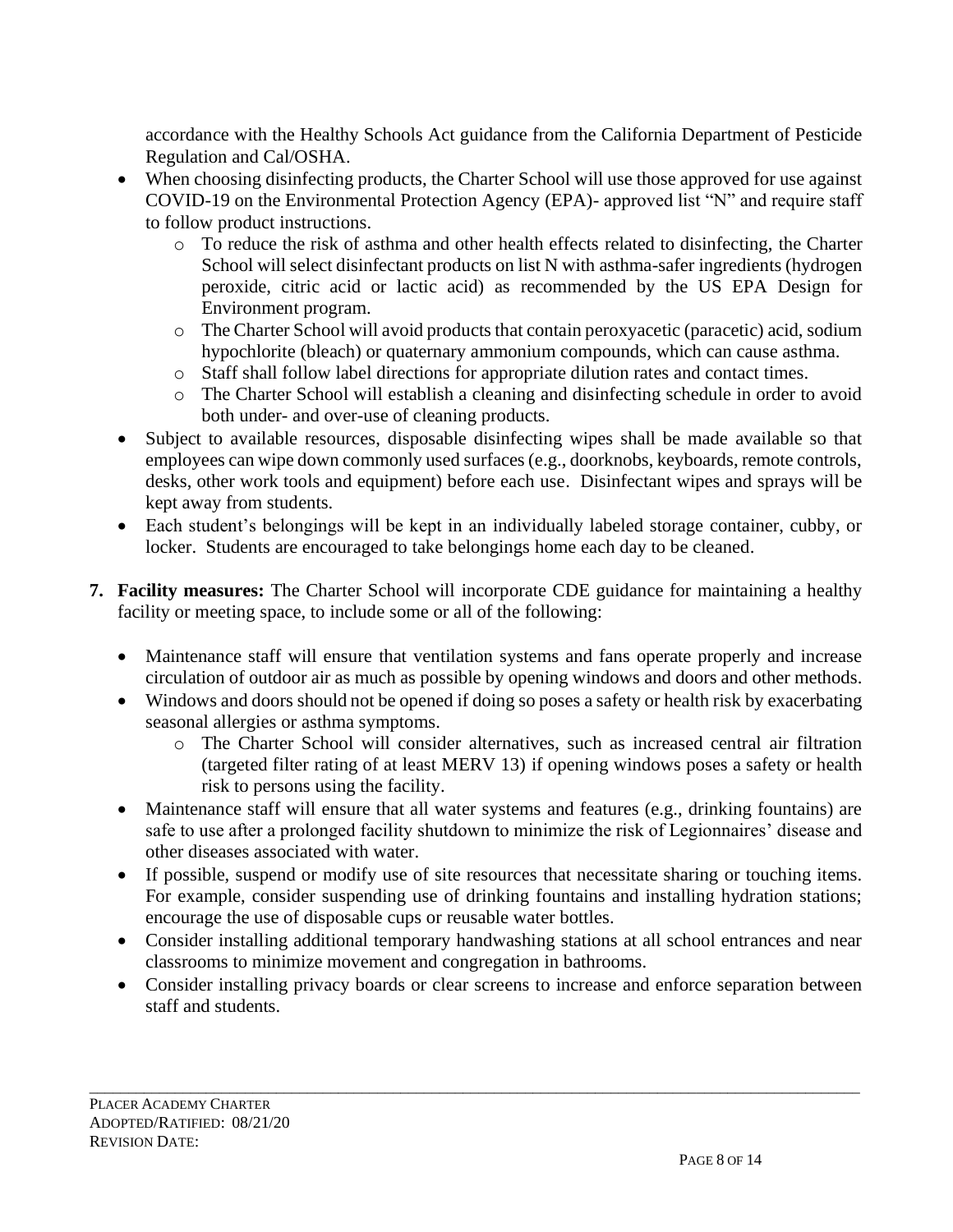- **8. Physical distancing (staff):** The Charter School will incorporate CDPH and CDE guidance with respect to physical distancing between employees in any office setting or physical workspace, to include some or all of the following:
	- The Charter School will arrange desks and workspaces to create a minimum of six (6) feet between individuals.
	- Break rooms, staff rooms and conference rooms will have posted occupancy limits. Staff should minimize use of staff rooms, break rooms and other indoor settings. Staff are encouraged to eat meals outdoors or in large, well ventilated spaces.
	- Where possible, trainings and other meetings will be conducted virtually or in a manner that accommodates physical distancing.
- **9. Physical distancing (students):** The Charter School will incorporate CDE guidance with respect to physical distancing between students while attending in-person activities, to include some or all of the following:
	- The Charter School will establish a maximum occupancy of each classroom. Desks will be arranged to minimize face-to-face contact and maintain a minimum of six (6) feet between students and teacher.
	- To reduce possibilities for infection, students must remain in the same space and in cohorts as small and consistent as practicable, including for recess and lunch.
		- o Ensure students and staff remain in stable classroom cohorts by keeping the same students and teacher or staff together for the entire school day. Students should not mix with other stable classroom cohorts.
		- o Prioritize the use and maximization of outdoor space for activities where practicable.
		- o Minimize movement of students and teachers or staff as much as practicable. For example, consider ways to keep teachers with one group of students for the whole day.
		- o In secondary schools or in situations where students have individualized schedules, plan for ways to reduce mixing among cohorts and to minimize contact.
		- o Maximize space between seating and desks. Distance teacher desks at least six feet away from students. Consider ways to establish separation of students through other means if practicable, such as, six feet between desks, where practicable, partitions between desks, markings on classroom floors to promote distancing or arranging desks in a way that minimizes face-to-face contact.
		- o Consider redesigning activities for smaller groups and rearranging furniture and play spaces to maintain separation.
	- The Charter School will implement measures to maintain physical distancing while students move between classrooms or meeting spaces that are easy for students to understand and are developmentally appropriate, including potentially one or more of the following recommendations.
		- o Hallways: Minimize congregate movement through hallways as much as practicable. For example, establish more ways to enter and exit a facility, stagger passing times when necessary or when students cannot stay in one room, and establish designated one-way walking/passage areas.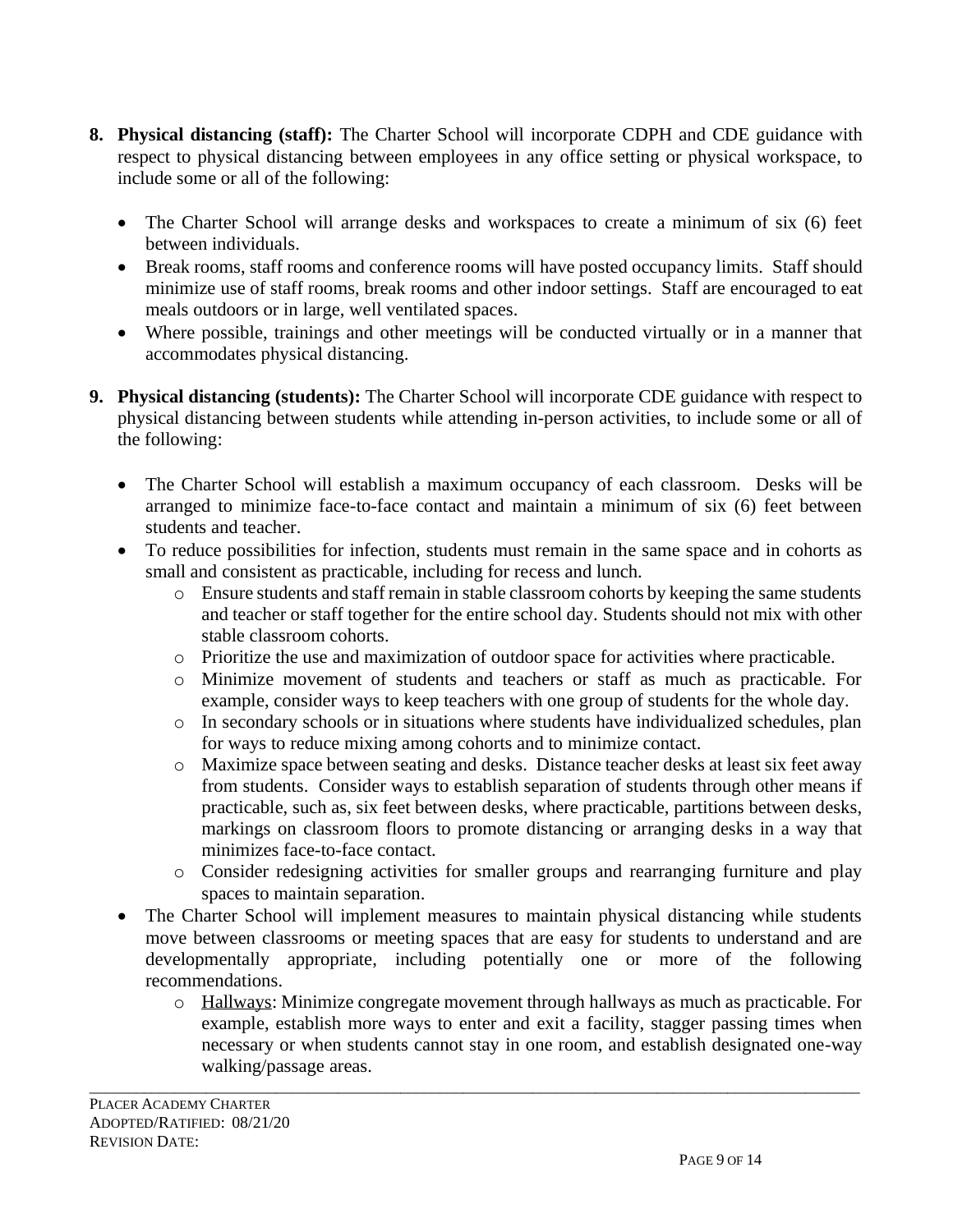- o Restrooms: Stagger restroom use by groups of students to the extent practicable, and/or assign certain groups of students to use certain restrooms.
- o Outdoors: Consider holding recess activities in separated areas designated by class.
- Outdoor spaces may be used for instructional activities where physical distancing cannot be maintained in classrooms.
- Activities where there is increased likelihood for transmission from contaminated exhaled droplets such as band (i.e., wind instruments) and choir practice and performances are not permitted.
- The Charter School will implement procedures for turning in assignments to minimize contact.
- The Charter School will implement a plan to maintain physical distancing during meals (i.e., serving meals outdoors). Food will be distributed in single-service meals instead of buffet, salad bar or family-style formats.
- The Charter School will implement appropriate physical distancing measures during physical activities.
	- o Sporting Events and Gatherings: Until allowed by relevant authorities, outdoor and indoor sporting events and competitions, assemblies, dances, rallies, field trips, and other activities that require close contact or that would promote congregating are not permitted.
	- o Playgrounds: The Charter School will consider holding outdoor activities in separated areas designated by class and/or staggered throughout the day and limiting use of shared playground equipment in favor of physical activities that require less contact with surfaces and allow for greater physical distancing.
	- o Youth Sports and Physical Education: The Charter School will conduct sports and physical education classes only when the following can be maintained (1) physical distancing of at least six (6) feet, and (2) a stable cohort, such as a class, that limits the risk of transmission. Activities should take place outside to the maximum extent practicable.
		- $\blacksquare$ For sports that cannot be conducted with sufficient distancing or cohorting, only physical conditioning and training is permitted and only where physical distancing can be maintained. Conditioning and training should focus on individual skill building (e.g., running drills and body weight resistance training) and should take place outside, where practicable. Indoor physical conditioning and training is allowed only in counties where gyms and fitness centers are allowed to operate indoors.
		- Avoid equipment sharing, and if unavoidable, clean and disinfect shared equipment between use by different people to reduce the risk of COVID-19 spread.
		- Consistent with guidance for gyms and fitness facilities, cloth face coverings must be worn during indoor physical conditioning and training or physical education classes (except when showering). Activities that require heavy exertion should be conducted outside in a physically distanced manner without face coverings. Activities conducted inside should be those that do not require heavy exertion and can be done with a face covering. Players should take a break from exercise if any difficulty in breathing is noted and should change their mask or face covering if it becomes wet and sticks to the player's face and obstructs breathing. Masks that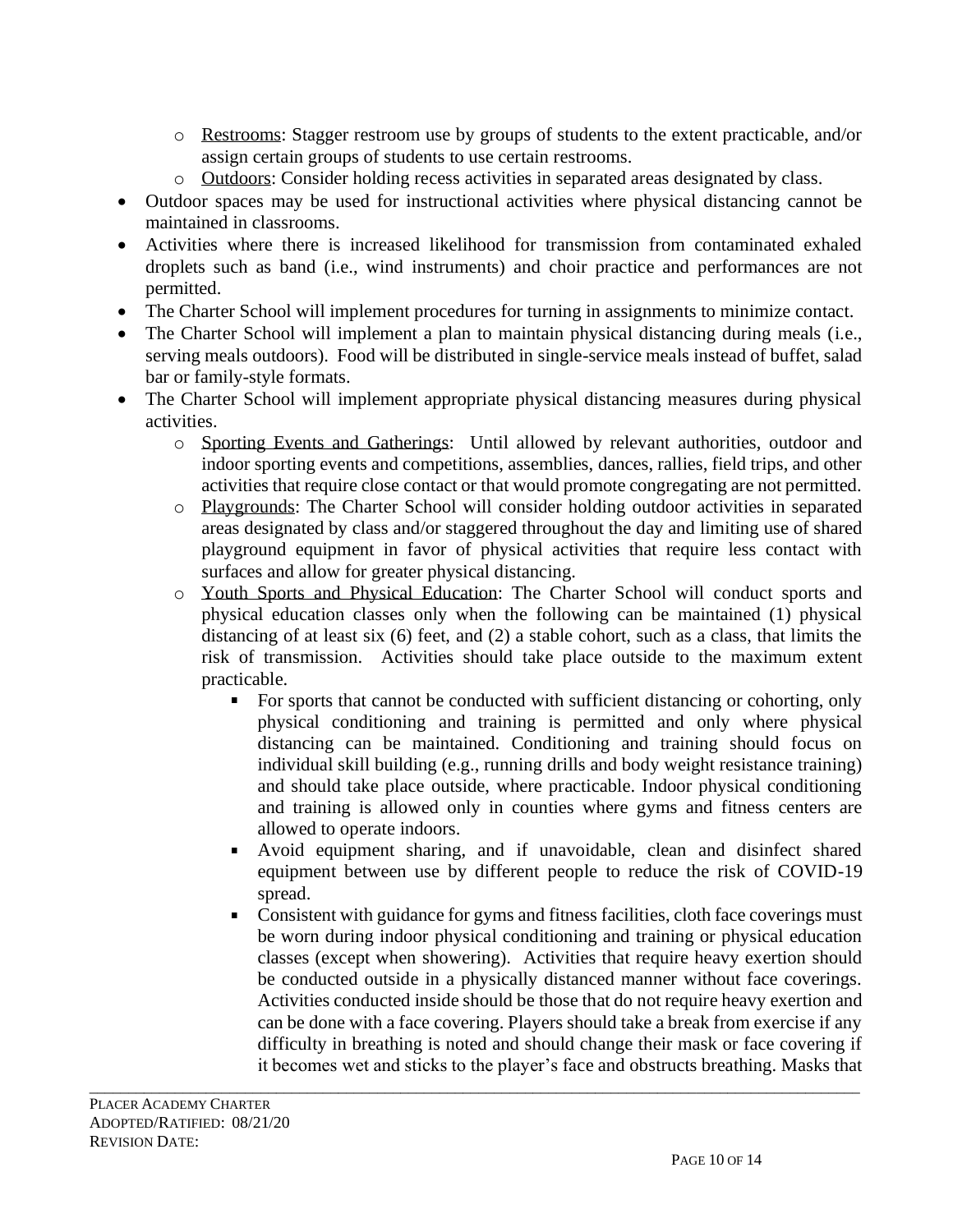restrict airflow under heavy exertion (such as N-95 masks) are not advised for exercise.

- **10. Use of face coverings:** The Charter School will follow CDPH, CDE and CDC guidance and state and local health orders on the use of face coverings for in-person activities. All staff are encouraged to review the CDPH and CDC guidance on cloth face coverings; face coverings must be used in accordance with CDPH Guidelines and this Policy unless a person is exempt as explained in this Policy, particularly in indoor environments and areas where physical distancing alone is not sufficient to prevent disease transmission.
	- Until such time as the statewide order is lifted, all adults must wear a cloth face covering at all times while meeting in-person, except while eating or drinking.
		- o Staff excluded from this requirement are those that require respiratory protection according to Cal/OSHA standards.
	- Employees should wear a clean face mask to any in-person activity.
	- Employees should avoid touching the mask and should wash their hands frequently, including after removing the mask.
	- Employees are expected to teach and reinforce proper use of face coverings, and in limited circumstances, face shields.
	- Teachers may use clear plastic face shields with an appropriate seal (cloth covering extending from the bottom edge of the shield and tucked into the shirt collar) in certain limited situations in the classroom to enable students to see their faces and avoid potential barriers to phonological instruction as long as the wearer maintains physical distance from others, to the extent practicable. Staff must return to wearing a face covering when not wearing a face shield.
	- The Charter School will post signs regarding the proper use, removal, and washing of face coverings.
	- The Charter School will post signs to remind employees that CDC recommends maintaining social distancing of at least six (6) feet, and that the State of California currently requires face masks to be worn in public settings with certain limited exceptions.
	- All students who are not prevented from doing so by a breathing problem or disability (as documented by a medical note) shall wear a clean cloth face covering:
		- o While waiting to enter the facility.
		- o In any area outside of the classroom or meeting space (except when eating or drinking).
		- o While leaving the facility.
	- Elementary school students in grades TK-2 are strongly encouraged, but are not required, to wear a cloth face covering within their stable classroom cohort. A face shield is an acceptable alternative for children in this cohort who cannot wear a face mask properly.
	- Students in grades 3 and above are required use cloth face coverings when in the classroom even if they are in a stable classroom cohort.
	- Proper use of cloth face coverings by students will be strictly enforced. The Charter School may exclude from campus any student who refuses to wear a face mask. Students excluded from face covering requirements include anyone who has trouble breathing or is unconscious, incapacitated, or otherwise unable to remove the covering without assistance.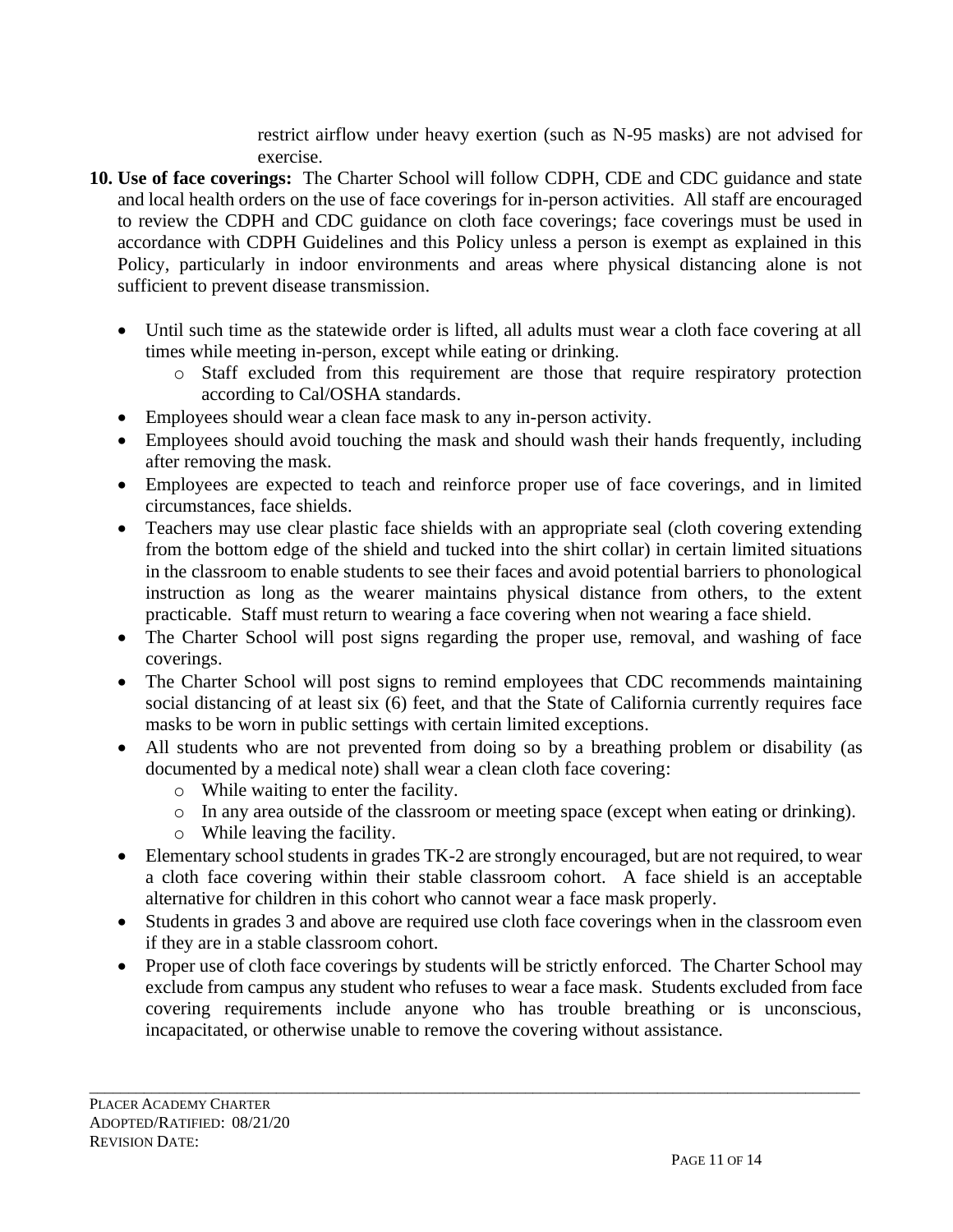- The Charter School shall educate students, particularly younger elementary school students, on the rationale and proper use of face coverings.
- A cloth face covering or face shield may be removed for meals, snacks, naptime, or outdoor recreation, or when it needs to be replaced. When a cloth face covering is temporarily removed, it should be placed in a clean paper bag (marked with the student's name and date) until it needs to be put on again.
- The Charter School will provide face coverings for students and staff who lose their face coverings or forget to bring them to an in-person activity.
- **11. Use of gloves and PPE:** The Charter School requires employees to wear gloves and other Personal Protective Equipment ("PPE") in accordance with the following standards.
	- The Charter School will provide surgical masks, face shields, and disposable gloves for employees engaging in Wellness and Temperature Screenings.
	- Workers or other persons handling or serving food must use gloves in addition to cloth face coverings.
	- The Charter School will provide a clear plastic barrier or face covering and disposable gloves for front office and food service employees.
	- The Charter School will provide equipment and PPE to custodial staff for cleaning and disinfecting, including:
		- o For regular surface cleaning, gloves appropriate for all cleaning and disinfecting.
		- o For classified staff engaged in deep cleaning and disinfecting, proper PPE for COVID-19 disinfection (disposable gown, gloves, eye protection, and mask or respirator) in addition to PPE as required by product instructions.
		- o All cleaning and disinfecting products must be kept out of children's reach and stored in a space with restricted access.
	- As required by Cal/OSHA, the Charter School will provide training on the proper use of PPE to protect employees from the hazards of the cleaning products used.
	- Employees must wash hands after removing gloves.

# **12. Support for Students at Increased Risk of Becoming Infected or Unrecognized Illness:**

- The Executive Director or designee will review student health plans, including 504 Plans, to identify students who may need additional accommodations to minimize potential exposure.
- The Executive Director or designee will develop a process for engaging families for potentially unknown concerns that may need to be accommodated.
- The Charter School will identify additional preparations for classroom and non-classroom environments as needed to ensure the safety of students at increased risk of becoming infected or having unrecognized illness. Persons who might be at increased risk of becoming infected or having unrecognized illness include the following:
	- o Individuals who have limited mobility or require prolonged and close contact with others, such as direct support providers and family members;
	- o Individuals who have trouble understanding information or practicing preventive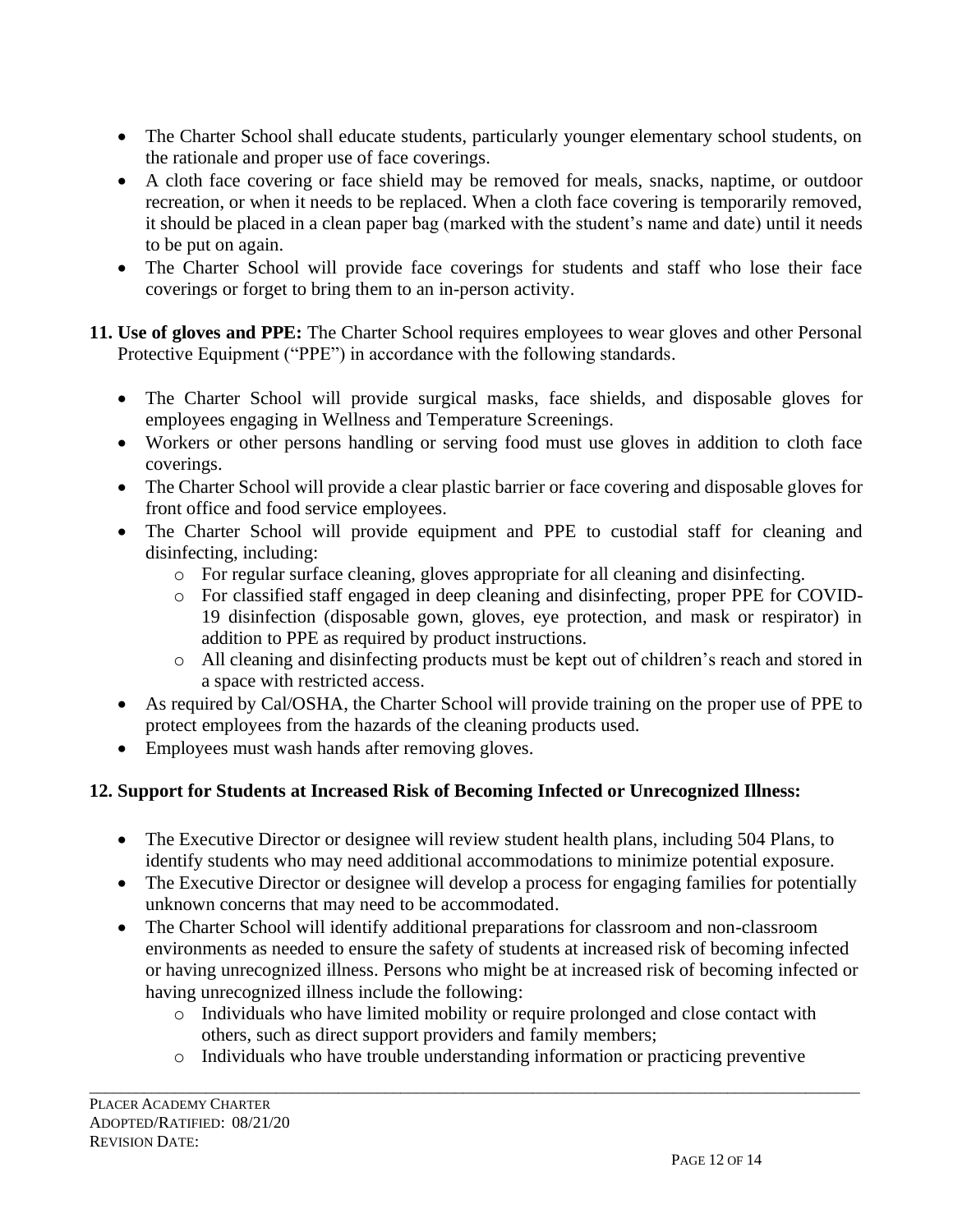measures, such as hand washing and physical distancing; and

- o Individuals who may not be able to communicate symptoms of illness.
- **13. Maintaining Healthy Operations:** The Charter School will follow CDPH Guidance for maintaining healthy operations, including the following practices.
	- Monitor staff absenteeism and have a roster of trained back-up staff where available.
	- Monitor the types of illnesses and symptoms among your students and staff to help isolate them promptly as needed.
	- Designate a staff liaison or liaisons to be responsible for responding to COVID-19 concerns. Workers should know who they are and how to contact them. The liaison should be trained to coordinate the documentation and tracking of possible exposure, in order to notify local health officials, staff and families in a prompt and responsible manner.
	- Maintain communication systems that allow staff and families to self-report symptoms and receive prompt notifications of exposures and closures, while maintaining confidentiality, as required by FERPA and state law related to privacy of educational records.
	- Consult with local health departments if routine testing is being considered by a local educational agency. The role of providing routine systematic testing of staff or students for COVID-19 (e.g., PCR swab testing for acute infection, or presence of antibodies in serum after infection) is currently unclear.

#### **14. Protection of higher risk employees:**

- The Charter School recognizes that older adults and people of any age who have serious underlying medical conditions are at higher risk for severe illness from COVID-19.<sup>2</sup>
- Consistent with operational needs, the Charter School shall support options to telework, if available and reasonable.
- The Charter School shall attempt to modify vulnerable employees' duties to minimize their contact with visitors and other employees.

## **15. Communications to the Charter School community:**

- The Charter School will engage with families and staff to develop strategies to prepare and respond to the COVID-19 emergency, including guidelines for families about when to keep students at home and other topics.
- Prior to the start of the school year, the Charter School will communicate to staff, students, and parents about new, COVID-19-related protocols, including:
	- o Enhanced sanitation practices
	- o Physical distancing requirements and recommendations
	- o Proper use, removal and washing of face coverings.

<sup>2</sup> This includes employees with any one or more of the following high risk factors: age 65 years and older, chronic lung disease, moderate to severe asthma, serious heart conditions, immune deficiency, severe obesity (body mass index of 40 or higher), diabetes, chronic kidney disease undergoing dialysis, or liver disease.